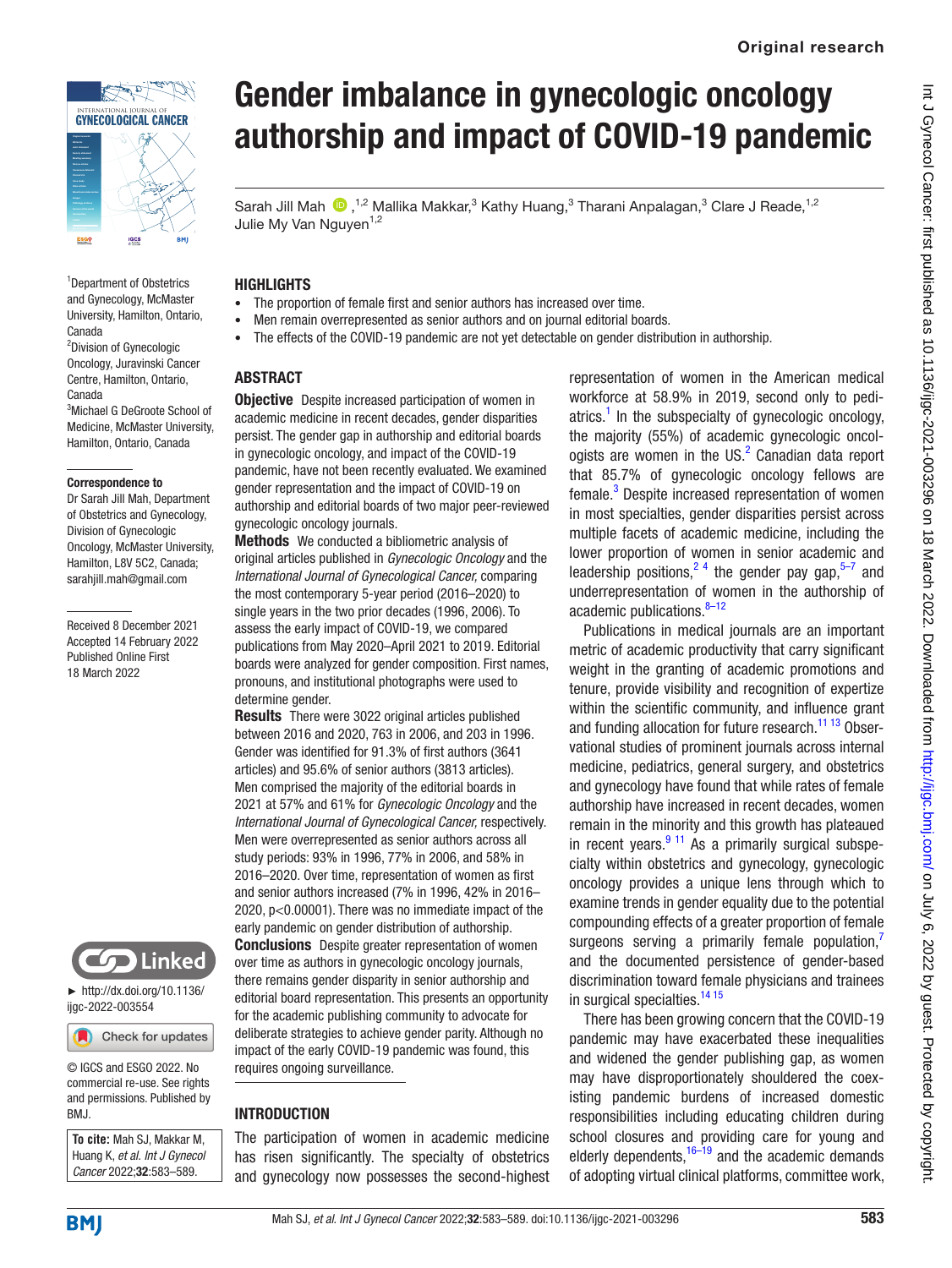#### Original research

and teaching.<sup>19 20</sup> The early impact of the COVID-19 pandemic remains to be investigated on publications and authorship in gynecologic oncology. We hypothesized that there would be a decrease in the proportion of female authorship in the years of the COVID-19 pandemic compared with immediately prior, based on early reports from other subspecialties of a shift toward disproportionately lower than expected female authorship, particularly in original research manuscripts submitted during the COVID-19 period.<sup>18 19 21-23</sup> However, this finding has not been consistent in all studies.<sup>24 25</sup>

The objectives of this study were to examine current and historic gender representation in authorship and editorial boards of two major peer-reviewed gynecologic oncology journals, *Gynecologic Oncology* and the *International Journal of Gynecological Cancer*. We also evaluated the early impact of the COVID-19 pandemic on gender representation in publications and authorship. In this research, gender, the outcome of interest in this study, was defined as per the Sex and Gender Equity in Research (SAGER) quidelines<sup>[26](#page-6-9)</sup>: the socially constructed roles, behavior, and identities of female, male, and gender-diverse people that influences how individuals are perceived, behave, and interact.<sup>[26](#page-6-9)</sup>

#### **METHODS**

A bibliometric analysis of original articles in gynecologic oncology journals was performed. Journals publishing exclusively articles on the topic of gynecologic oncology were identified. Three journals with the highest impact factor based on the Clarivate Web of Science 2020 Journal Citation Reports were considered: *Gynecologic Oncology,*[27](#page-6-10) the *Journal of Gynecologic Oncology,*[28](#page-6-11) and the *International Journal of Gynecological Cancer.*[29](#page-6-12) General obstetrics and gynecology journals were excluded. Data were collected for several journal issues of the *Journal of Gynecologic Oncology;* however,we encountered greater uncertainty in gender determination of Asian names, which may be gender non-specific<sup>22</sup> and also more challenging to disambiguate via internet search engines,  $30$ limiting our ability to draw meaningful conclusions from these data. Name-to-gender inference web services such as Gender API and genderize.io also perform poorly on Asian names compared with those of European origin.[31](#page-6-15) Consequently, *Journal of Gynecologic Oncology* was not included. The final two journals included were *Gynecologic Oncology* and the *International Journal of Gynecological Cancer*.

All articles published in these journals were retrieved from the current and archived issues sections of their websites ([https://](https://www.sciencedirect.com/journal/gynecologic-oncology) [www.sciencedirect.com/journal/gynecologic-oncology](https://www.sciencedirect.com/journal/gynecologic-oncology) and [https://](https://ijgc.bmj.com/) [ijgc.bmj.com/](https://ijgc.bmj.com/)). First names, last names, and country of affiliated institution were obtained from each article's list of authors and affiliations. First and senior authors were designated as those occupying the first and last positions in the list of authors, excluding study group names; thus, we did not analyze the gender of first or senior shared co-authors whose names did not occupy these positions. The primary outcome was the distribution of first and last author authorship between men and women over time. The following article types were included:

1. Original articles: randomized controlled trials, experimental studies, cohort studies, descriptive studies, case-control studies, cross-sectional studies, case reports.

- 2. Reviews: reviews, systematic reviews, meta-analyses, mini reviews.
- 3. Guidelines or society statements: guidelines, consensus statements, society opinion or statement, management recommendations, white papers.

The following were excluded: videos, commentaries, letters, editorials, conference abstracts, meeting or conference reports, expert opinions, correspondences, corrigenda/erratums, and articles from Corners of the World in the *International Journal of Gynecological Cancer*.

Publicly available data were used to identify subjective gender of authors in addition to reviewer assessment of first name, including photographs from institutional websites and Google searches. Classifications were corroborated using pronouns from the institutional affiliations and credentials listed in each author's respective article. The use of surrogates (names, images, and pronouns) rather than author self-report of gender precluded identification of non-binary genders given our use of female/male dichotomization. We evaluated the trend in Google image results and websites for first names that were gender ambiguous to determine if they were typically used for men or women and classified them as unknown if the online search results remained ambiguous. While name-to-gender inference web services such as Gender API and genderize.io remove the subjectivity of manual gender determination, these algorithms use first name only (without inclusion of corroborating and contextual data used in our study) and continue to be validated against manual determination which remains the quality standard.<sup>[31](#page-6-15)</sup>

Two independent reviewers collected the articles and manually determined the gender of first and last authors. Both reviewers collected data for the same issues of *Gynecologic Oncology* and the *International Journal of Gynecological Cancer* for 1 year of publications to assess concordance in inclusion of articles as well as subjective gender. Discrepancies were resolved between the two reviewers with the senior author (JMVN) available as a tiebreaker. Where a study group was present, the reviewers identified a list of all names of individuals included in that study group and included this number in the total count of authors. Social media editors, video editors, and statistical consultants were excluded from the total count of authors in guidelines or society statements. A single reviewer collected gender data for the editorial boards, including Editor-in-Chief, Deputy or Associate Editors, and editorial board members, including members of the Early Career Editorial Board for the *International Journal of Gynecological Cancer*. Social media, video, and managing editors, and statistical reviewers were excluded. Editorial leadership position was defined as Editor-in-Chief, Associate Editor, or Deputy Editor.

To assess trends in gender representation of first and senior authors, the most contemporary 5-year period (2016–2020) was compared with single years in the two prior decades (1996, 2006), consistent with methodology used in previous studies in other subspecialties. $10-12$  To assess the early impact of the COVID-19 pandemic, publications between May 2020 and April 2021 (defined as the early pandemic period) were compared with those published in 2019. Chi-square tests were used to compare gender distribution. In addition, gender proportions of editorial board members overall, and in editorial board leadership, were compared between 1996, 2006, and 2020. Historical editorial board membership from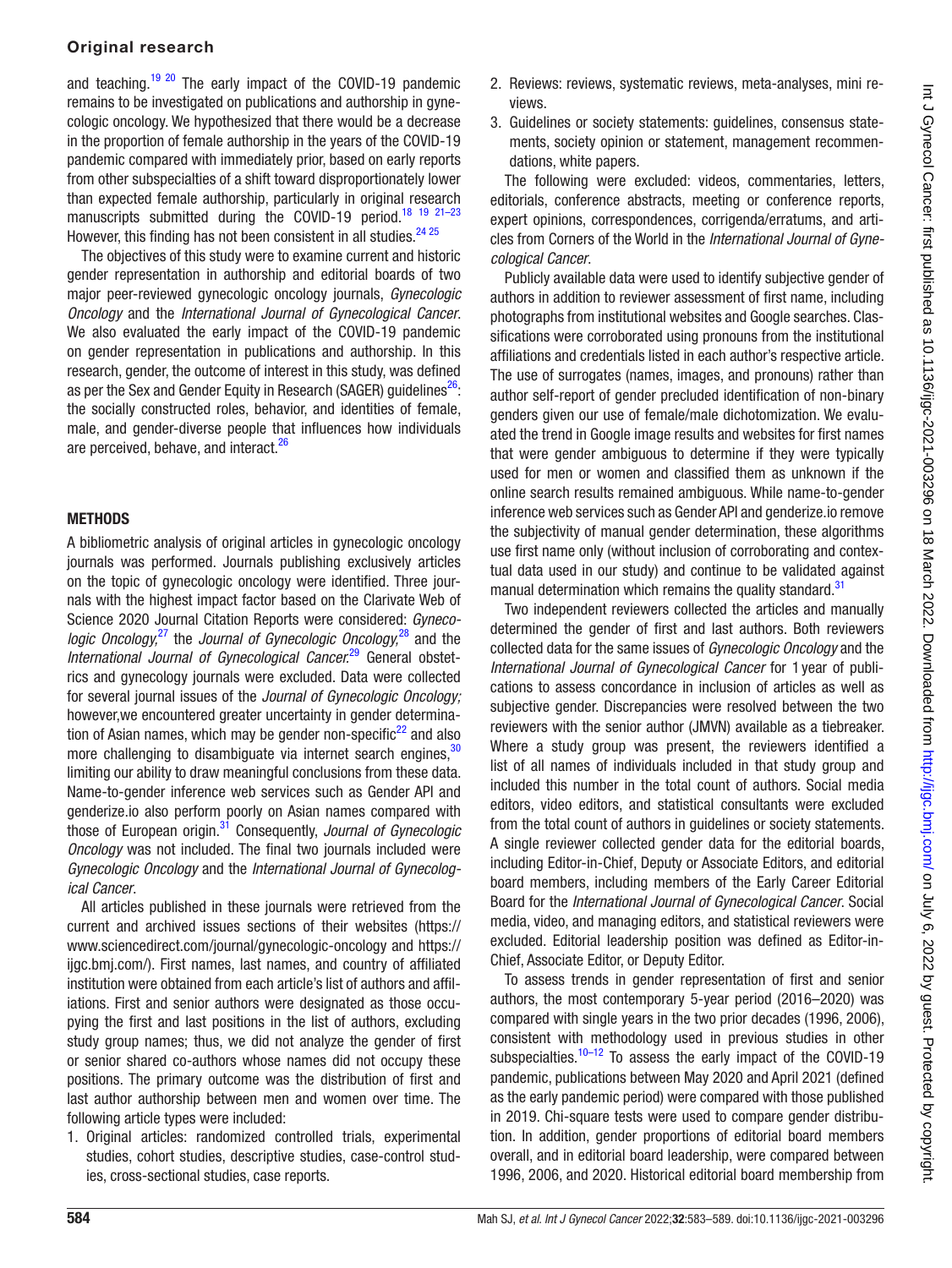<span id="page-2-0"></span>

| Representation of women in first and senior authorship position by year<br>Table 1 |                                                     |                |                  |           |  |  |  |  |
|------------------------------------------------------------------------------------|-----------------------------------------------------|----------------|------------------|-----------|--|--|--|--|
|                                                                                    | 1996                                                | 2006           | 2016-2020        | P value   |  |  |  |  |
| Authorship                                                                         | Women (n)/articles (n) with known author gender (%) |                |                  |           |  |  |  |  |
| Gynecologic Oncology                                                               |                                                     |                |                  |           |  |  |  |  |
| First author                                                                       | 9/162(5.9)                                          | 184/434 (42.4) | 1001/1692 (59.2) | < 0.00001 |  |  |  |  |
| Senior author                                                                      | 5/162(3.1)                                          | 110/443 (24.8) | 806/1729 (46.6)  | < 0.00001 |  |  |  |  |
| International Journal of Gynecological Cancer                                      |                                                     |                |                  |           |  |  |  |  |
| First author                                                                       | 9/39(23.1)                                          | 73/217 (33.6)  | 594/1107 (53.7)  | < 0.00001 |  |  |  |  |
| Senior author                                                                      | 9/40(22.5)                                          | 38/193 (19.7)  | 391/1123 (34.8)  | 0.00007   |  |  |  |  |
| Overall                                                                            |                                                     |                |                  |           |  |  |  |  |
| First author                                                                       | 18/201 (9)                                          | 257/651 (39.5) | 1595/2799 (57)   | < 0.00001 |  |  |  |  |
| Senior author                                                                      | 14/202 (7)                                          | 148/636 (23.3) | 1197/2852 (42)   | < 0.00001 |  |  |  |  |

Values in bold denote statistical significance.

1996 and 2006 was obtained from the print versions of each journal's January issue.

This project was provided an exemption from Hamilton Integrated Research Ethics Board in view of the use of publicly available data. In accordance with the journal's guidelines, we will provide our data for the reproducibility of this study in other centers if such is requested.

#### RESULTS

#### Baseline Gender Representation

We included 3022 original articles between 2016 and 2020, 763 in 2006, and 203 in 1996. Gender was identified for 91.3% of first authors (3641 articles) and 95.6% of senior (last) authors (3813 articles). Trends of gender representation in authorship are presented in [Table 1](#page-2-0) and [Figure 1.](#page-3-0) Over time, the proportion of female first authors significantly increased (9% in 1996, 39.5% in 2006, and 57% in 2016–2020, p<0.00001). This trend was also observed in senior authorship (7%women in 1996, 23.3% in 2006, and 42% in 2016–2020, p<0.00001), but men remained overrepresented as senior authors across all study periods. The increased representation of women in authorship over time was observed in both *Gynecologic Oncology* and the *International Journal of Gynecological Cancer* ([Figure 1\)](#page-3-0). In *Gynecologic Oncology*, women represented 5.9% of first and 3.1% of senior authors in 1996; these percentages rose to 42.4% and 24.8% in 2006, and 59.2% and 46.6% in 2016–2020 (p<0.00001). In the *International Journal of Gynecological Cancer,* representation of women also increased over time: women comprised 23.1% of first and 22.5% of senior authors in 1996, 33.6% of first and 19.7% of senior authors in 2006, and 53.7% (p<0.00001) of first and 34.8% (p=0.00007) of senior authors in 2016–2020.

#### Gender Representation on Editorial Boards

Gender was identifiable for 99.7% (372 of 373) of editorial board members in 1996, 2006, and 2020 of both journals. Representation of women on editorial boards of both journals is presented in [Table 2](#page-3-1) and [Figure 2](#page-4-0). While there was increased representation over time, with women accounting for 9% and 16.7% of members in 1996, 28.3% and 21.5% in 2006, and 43.1% (p=0.01) and 38.9% (p=0.015) in 2020 for *Gynecologic Oncology* and the *International*  *Journal of Gynecological Cancer,* respectively, the majority of editorial boards were comprised of men in all three study periods. In addition, men were overrepresented as Editors-in-Chief. Of six Editors-in-Chief for both journals in 1996, 2006, and 2020, there was only one woman. This was in 2020 for *Gynecologic Oncology*. When aggregating all leadership positions (Editors-in-Chief, Associate, and Deputy Editors) over the three study periods, women remained underrepresented: 5 of 23 (21.7%) in *Gynecologic Oncology* and 2 of 10 (20%) in the *International Journal of Gynecological Cancer* were female.

#### Impact of COVID-19 Pandemic

When comparing the gender of authors for articles published during the pandemic period ( $n=712$ ) to those in 2019 ( $n=540$ ), we found no difference in the gender distribution of first and senior authors in both journals [\(Table 3](#page-4-1)). In *Gynecologic Oncology*, women represented 60% of first and 41.3% of senior authors in 2019, which was not significantly different from 55.6% of first authors  $(p=0.48)$ and 44.2% of senior authors ( $p=0.77$ ) during the pandemic period. Similarly, in the *International Journal of Gynecological Cancer,* the proportion of women as first authors was 51.2% in 2019 and 53.8% during the pandemic ( $p=0.98$ ), and the proportion of female senior authors was also comparable at 33.3% in 2019 and 39% during the pandemic  $(p=0.25)$ .

#### **DISCUSSION**

#### Summary of Main Results

This study yielded three important findings. First, we found the proportion of women as both first and senior authors significantly increased over time, with a notable lag in the growth in female senior authorship. Second, editorial boards remain predominantly male, with the most significant gender gap persisting in positions of editorial board leadership. Finally, the first year of the COVID-19 pandemic has not yet resulted in a significant difference in gender of authorship in comparison to the preceding year.

#### Results in the Context of Published Literature

This study found a rising proportion of women in authorship overall, although with a slower rate of rise in senior authorship. Bibliometric studies of gender representation across high-impact internal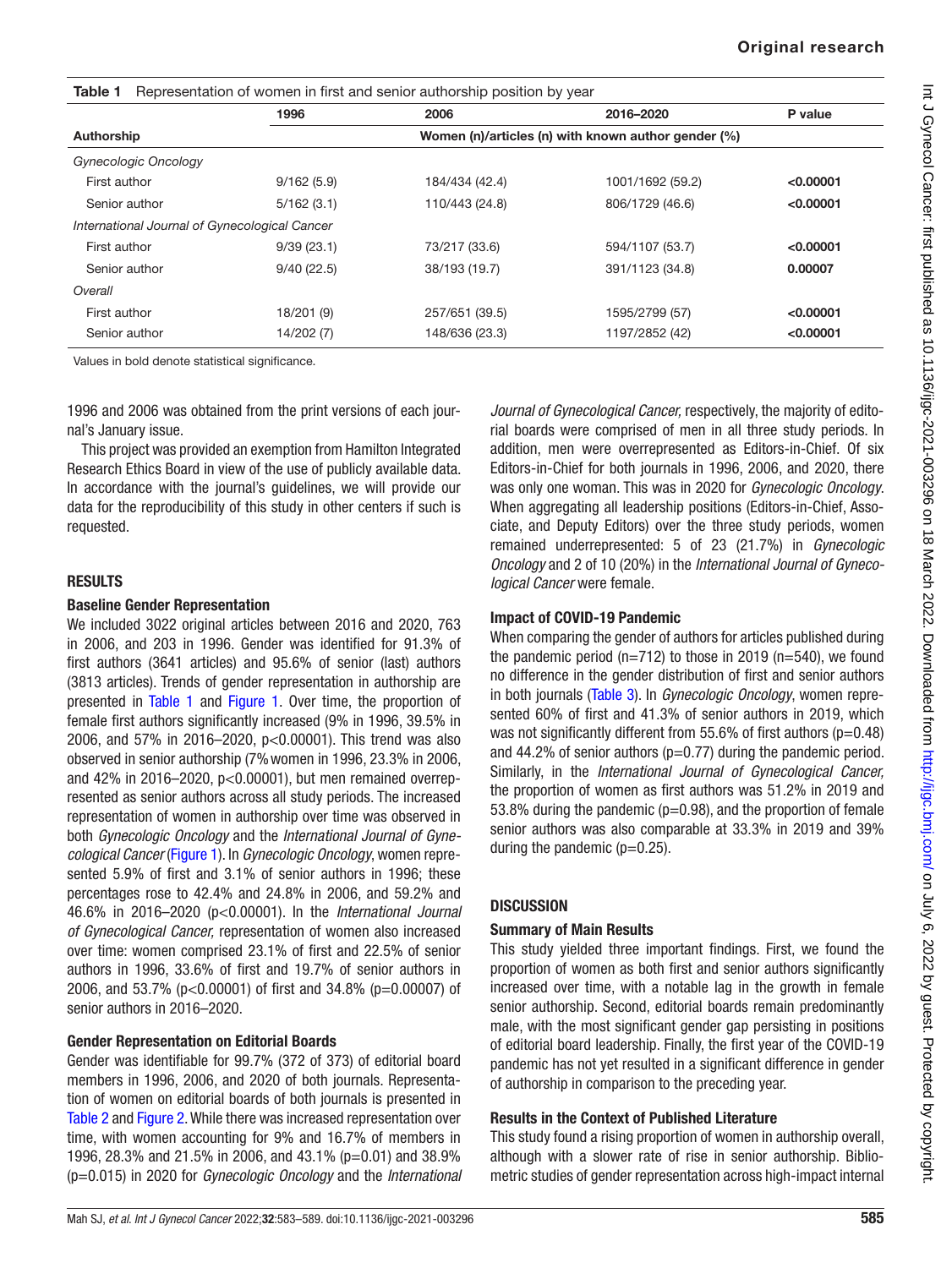

<span id="page-3-0"></span>Figure 1 Proportion of female authorship over time for *Gynecologic Oncology* (GO) and the *International Journal of Gynecologic Oncology* (IJGC).

medicine and oncology journals $910$  and other surgical specialties<sup>12</sup> also report similar trends towards increased representation in female authorship over time, although our findings in gynecologic oncology suggest a more rapid rate of growth with no evidence of the recent plateau noted in other specialties.<sup>[9](#page-6-2)</sup>

Our finding that the representation of women on editorial boards of gynecologic oncology journals is increasing over time but continues to be lower than expected in proportion to practicing gynecologic oncologists may be a demonstration of the "leaky pipeline" effect, where the proportion of women decreases with ascendancy to positions of more senior leadership.<sup>10 24</sup> <sup>32</sup> This is consistent with previous studies that find women to be underrepresented on editorial boards of major journals across specialties.<sup>20</sup> 33 34 This mirrors established literature in obstetrics and gynecology and gynecologic

<span id="page-3-1"></span>

| <b>Table 2</b> Representation of women on journal editorial boards over time |                            |              |              |         |  |  |
|------------------------------------------------------------------------------|----------------------------|--------------|--------------|---------|--|--|
|                                                                              | 1996                       | 2006         | 2020         | P value |  |  |
| Authorship                                                                   | Women (n)/total (n) $(\%)$ |              |              |         |  |  |
| <b>Gynecologic Oncology</b>                                                  |                            |              |              |         |  |  |
| Overall                                                                      | 4/44(9)                    | 28/99 (28.3) | 22/51(43.1)  | 0.01    |  |  |
| Leadership position*                                                         | 0/4(0)                     | 2/12(16.7)   | 3/7(42.9)    |         |  |  |
| International Journal of Gynecological Cancer                                |                            |              |              |         |  |  |
| Overall                                                                      | 7/42 (16.7)                | 14/65 (21.5) | 28/72 (38.9) | 0.015   |  |  |
| Leadership position                                                          | 0/2(0)                     | 0/2(0)       | 2/6(33.3)    |         |  |  |

Values in bold denote statistical significance.

\*Leadership position was defined as Editor-in-Chief, Associate Editor, or Deputy Editor.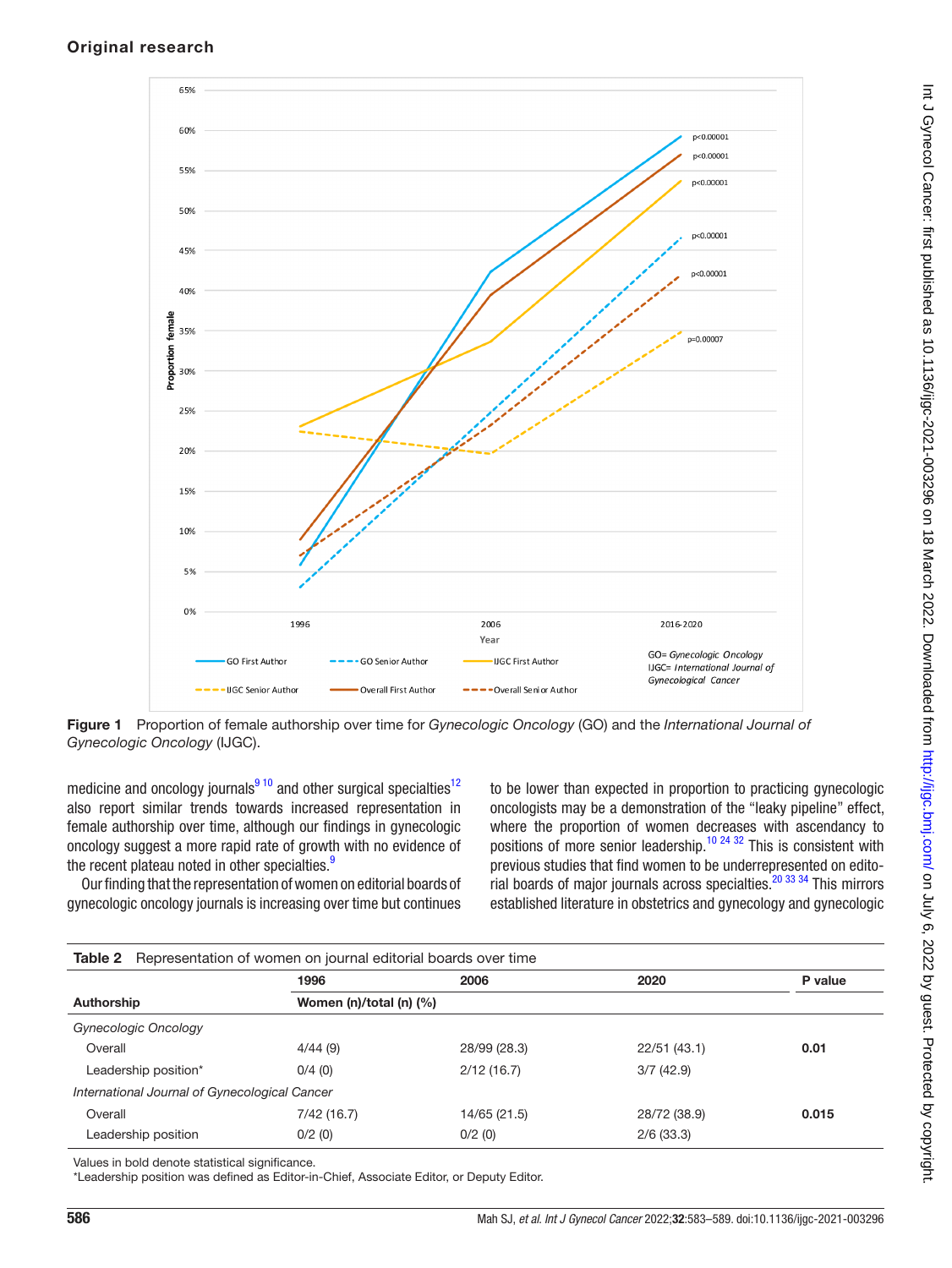## Original research



<span id="page-4-0"></span>Figure 2 Proportion of female editorial board membership over time for *Gynecologic Oncology* (GO) and the *International Journal of Gynecologic Oncology* (IJGC).

<span id="page-4-1"></span>Table 3 Representation of women in first and senior authorship position in the early pandemic period compared with 2019

|                                             | <b>Authorship</b> | 2019<br>Women (n)/<br>articles (n) with<br>known author<br>gender (%) | <b>Pandemic period</b><br>(May 2020-April<br>2021)<br>Women (n)/articles<br>(n) with known<br>author gender $(\%)$ | P value |  |  |  |
|---------------------------------------------|-------------------|-----------------------------------------------------------------------|--------------------------------------------------------------------------------------------------------------------|---------|--|--|--|
| Gynecologic Oncology                        |                   |                                                                       |                                                                                                                    |         |  |  |  |
|                                             | First author      | 204/339 (60)                                                          | 248/446 (55.6)                                                                                                     | 0.48    |  |  |  |
|                                             | Senior<br>author  | 140/339 (41.3)                                                        | 197/446 (44.2)                                                                                                     | 0.77    |  |  |  |
| International Journal of Gynecologic Cancer |                   |                                                                       |                                                                                                                    |         |  |  |  |
|                                             | First author      | 103/201 (51.2)                                                        | 143/266 (53.8)                                                                                                     | 0.98    |  |  |  |
|                                             | Senior<br>author  | 67/201 (33.3)                                                         | 104/266 (39)                                                                                                       | 0.25    |  |  |  |

oncology that find women to be underrepresented in departmental leadership positions.<sup>24</sup>

There was no difference found in the proportion of female authorship during the early pandemic period compared with the preceding year. While this has not yet been examined in many specialties, early reports have shown inconsistent trends.<sup>18 19 21–23</sup> A survey by Garrido et al of the European Society for Medical Oncology membership found that women were significantly more likely to report less time spent on research than men during and after COVID-19- related lockdowns.<sup>[35](#page-6-19)</sup> While it is possible that the pandemic did not impact research productivity in gynecologic oncology differentially by gender, it may be too early to assess this due to the time lag between research conduct, manuscript submission, and publication. Articles published during the pandemic period specified in our study include research conducted prior to the pandemic, which would likely dilute the pandemic effect.<sup>[16](#page-6-5)</sup>

#### Strengths and Weaknesses

Strengths of the present study include the use of an objective, bibliometric methodology to assess gender and research productivity in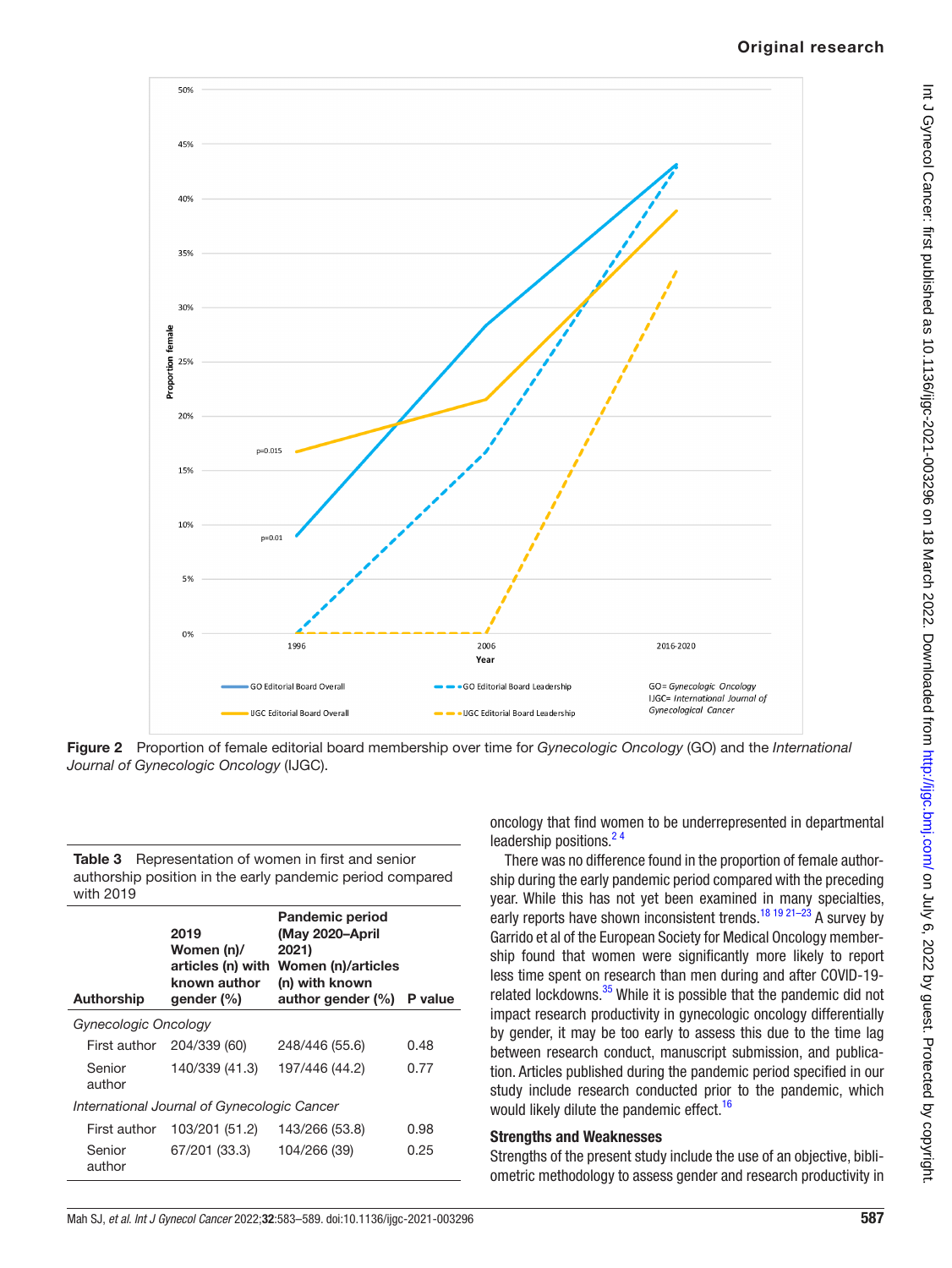#### Original research

gynecologic oncology, and identification of the gender of over 91% and 95% of first and senior authors, respectively. Providing a rapid baseline assessment of the impact of the COVID-19 pandemic on publication trends in our field may permit ongoing real-time evaluation and institutional responsiveness to the differential effects this may have on female and early-career investigators.

Limitations include that there were some authors for whom gender could not be ascertained, and although we attempted to maximize objectivity in the method of manual determination of gender identity using multiple sources per author, we acknowledge the possibility of subjectivity bias and error with human-annotated gender determination. Our methodology also precluded assessment of dual or shared first or senior co-authorship; and by including only accepted manuscripts, we were unable to capture the proportion of female authorship across all journal submissions, including rejected manuscripts, for comparison. Our findings may not be representative of the international gynecologic oncology academic community due to the exclusion of the *Journal of Gynecologic Oncology* in view of our methods described above. Finally, while the use of single-year historical comparisons in authorship and editorial boards has been employed in previous bibliometric studies in other specialties,  $10-12$ it may have introduced bias in our reported trends if the selected years were not representative.

#### Implications for Practice and Future Research

Further research is warranted to investigate aetiologies of the ongoing relative underrepresentation of women as authors, the impact of intersectionality (such as the compound effects of race and gender), and the experiences of diverse and non-binary gender identities in academic publishing. Hypotheses generated by previous authors include that women may face inequities in grant funding allocations and research mentorship with potential contri-bution from implicit bias and sexism.<sup>[13 36](#page-6-20)</sup> Female physicians may also spend a greater amount of time on clinical, administrative, and teaching responsibilities.<sup>37</sup> 38

Addressing the ongoing gender gap in academic research and publication requires multifaceted solutions. There has been a recent call for greater transparency in diversity and inclusion in academic publishing, including publication of gender, race, and other demographic data for submitted and accepted manuscripts. $39$  In the manuscript review process, the role of reviewer blinding is under examination. Both the *International Journal of Gynecological Cancer* and *Gynecologic Oncology* employ single-blind review. *Obstetrics and Gynecology* has recently implemented double-blind review as of July 1, 2021; previous studies of single-blind review in *The Journal of Pediatrics*[40](#page-6-23) and double-blind review in *Plastic and Reconstructive Surgery*[12](#page-6-17) did not find a clear difference in outcome decisions, although both studies acknowledged that reviewers with knowledge of experts in the field were often able to infer author identity even when blinded, allowing potential bias to persist. Broadly, the Sex and Gender Equity in Research (SAGER) and upcoming SAGER II guidelines for research design, conduct, and dissemination offer a framework for researchers and journals to consider the impact of sex and gender and strive for equality and representation.<sup>26</sup>

Possible solutions to address the impact of the COVID-19 pandemic include delaying tenure clock timelines, increasing support and flexibility for research, improving access and funding for child care, and adjusting funding opportunities to support sex and gender research and investigators of underrepresented groups.<sup>16 23</sup> Striving for balanced gender

representation in research supports universal goals of maximizing group intelligence, encouraging innovation and novel perspectives including gendered aspects to the field of inquiry, and increased representation of the patient population which may improve our understanding of diversity in clinical decision-making.<sup>18 41</sup>

### **CONCLUSIONS**

In conclusion, this report of publication authorship and editorial board composition in gynecologic oncology shows narrowing of the gender gap. Importantly, female representation continues to lag in senior authorship and editorial leadership. Future research into the impact of greater transparency in journal reporting of demographic factors related to manuscript review, and development of institutional policies to support the mentorship and development of female investigators, may further reduce existing disparities. We did not find a differential impact of the early COVID-19 pandemic on gender of authorship, although this merits ongoing surveillance with future research.

#### Twitter Sarah Jill Mah [@SarahJMahMD](https://twitter.com/SarahJMahMD)

Acknowledgements We gratefully acknowledge Dr Mark A Cachia's contributions to data curation.

Contributors JMVN: principal investigator and guarantor, conceptualization and methodology, study supervision, formal analysis and manuscript writing, review, and editing. SJM: conceptualization, methodology, data curation, project administration, and writing the original draft. CJR: conceptualization and writing, review, and editing. MM, KH, TA: data curation, project administration, and manuscript writing, review, and editing.

**Funding** The authors have not declared a specific grant for this research from any funding agency in the public, commercial or not-for-profit sectors.

Competing interests None declared.

Patient consent for publication Not applicable.

Ethics approval This study does not involve human participants.

Provenance and peer review Not commissioned; externally peer reviewed.

Data availability statement Data are available upon reasonable request. In accordance with the journal's guidelines, we will provide our data for the reproducibility of this study in other centers if such is requested.

This article is made freely available for personal use in accordance with BMJ's website terms and conditions for the duration of the covid-19 pandemic or until otherwise determined by BMJ. You may download and print the article for any lawful, non-commercial purpose (including text and data mining) provided that all copyright notices and trade marks are retained.

#### ORCID iD

Sarah Jill Mah<http://orcid.org/0000-0003-1104-7763>

#### **REFERENCES**

- <span id="page-5-0"></span>1 American Association of Medical Colleges. Active physicians by sex and specialty, 2019. Available: [https://www.aamc.org/data-reports/](https://www.aamc.org/data-reports/workforce/interactive-data/active-physicians-sex-and-specialty-2019) [workforce/interactive-data/active-physicians-sex-and-specialty-](https://www.aamc.org/data-reports/workforce/interactive-data/active-physicians-sex-and-specialty-2019)[2019](https://www.aamc.org/data-reports/workforce/interactive-data/active-physicians-sex-and-specialty-2019)
- <span id="page-5-1"></span>2 Temkin SM, Rubinsak L, Benoit MF, *et al*. Take me to your leader: reporting structures and equity in academic gynecologic oncology. *[Gynecol Oncol](http://dx.doi.org/10.1016/j.ygyno.2020.03.031)* 2020;157:759–64.
- <span id="page-5-2"></span>3 Canadian Post-M.D. Education Registry. Gender analysis of postgraduate medical trainees in Canada Ottawa: CAPER/ RCEP, 2018. Available: [https://caper.ca/sites/default/files/pdf/](https://caper.ca/sites/default/files/pdf/presentations/2018-GenderAnalysis_en.pdf) [presentations/2018-GenderAnalysis\\_en.pdf](https://caper.ca/sites/default/files/pdf/presentations/2018-GenderAnalysis_en.pdf)
- 4 Hofler LG, Hacker MR, Dodge LE, *et al*. Comparison of women in department leadership in obstetrics and gynecology with those in other specialties. *[Obstet Gynecol](http://dx.doi.org/10.1097/AOG.0000000000001290)* 2016;127:442–7.
- <span id="page-5-3"></span>5 Cohen M, Kiran T. Closing the gender pay gap in Canadian medicine. *[CMAJ](http://dx.doi.org/10.1503/cmaj.200375)* 2020;192:E1011–7.